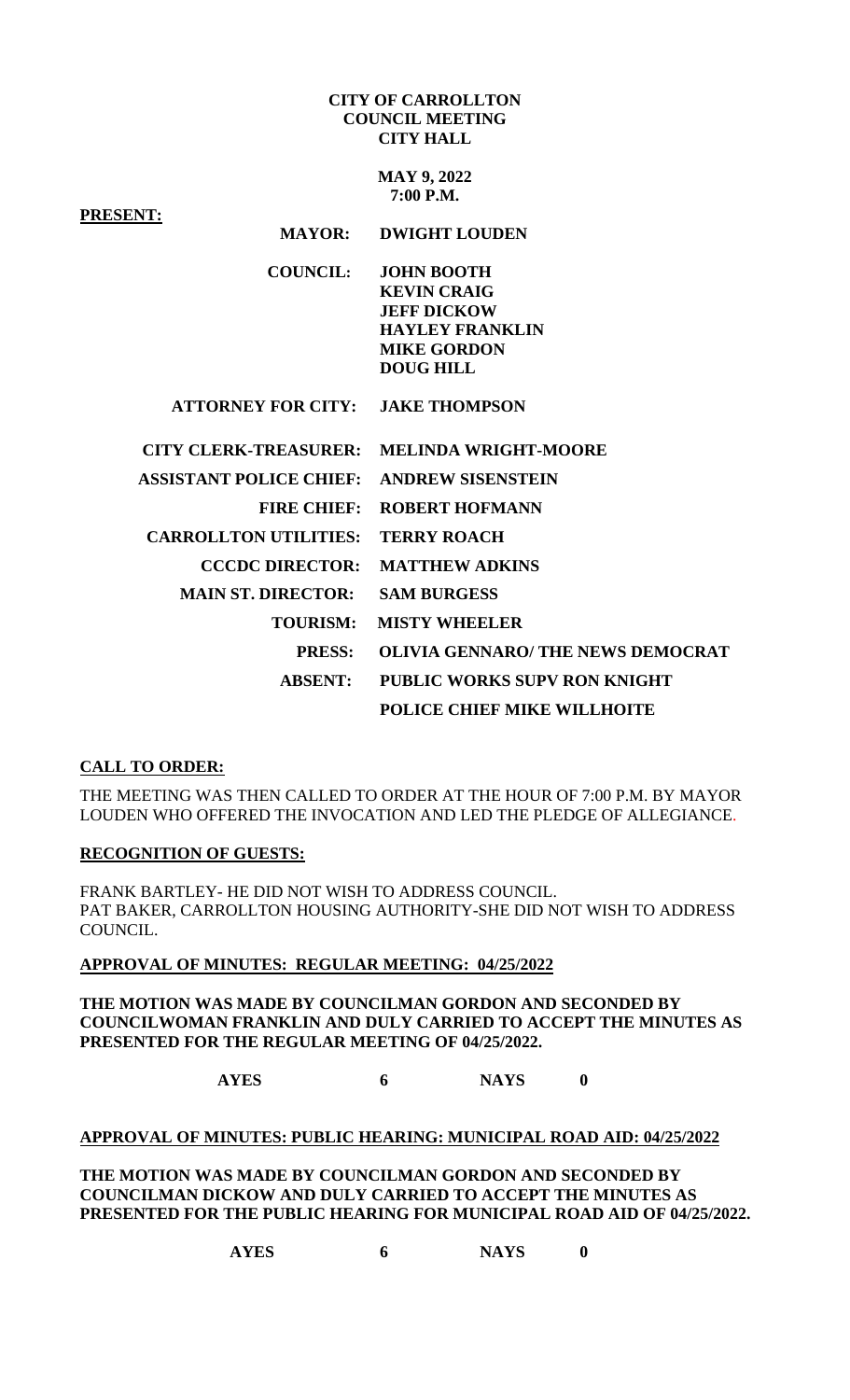## **APPROVAL OF MINUTES: PUBLIC HEARING: LGEA FUND: 04/25/2022**

## **THE MOTION WAS MADE BY COUNCILMAN CRAIG AND SECONDED BY COUNCILWOMAN FRANKLIN AND DULY CARRIED TO ACCEPT THE MINUTES AS PRESENTED FOR THE PUBLIC HEARING FOR THE LGEA FUND OF 04/25/2022.**

**AYES 6 NAYS 0**

### **APPROVAL OF MINUTES: SPECIAL MEETING: 04/27/2022**

**THE MOTION WAS MADE BY COUNCILMAN CRAIG AND SECONDED BY COUNCILMAN DICKOW AND DULY CARRIED TO ACCEPT THE MINUTES AS PRESENTED FOR THE SPECIAL MEETING OF 04/27/2022.**

**AYES 6 NAYS 0**

## **APPROVAL OF FINANCIAL STATEMENT**

**THE MOTION WAS MADE BY COUNCILMAN GORDON AND SECONDED BY COUNCILMAN CRAIG AND DULY CARRIED TO APPROVE THE FINANCIAL STATEMENT.**

**AYES 6 NAYS 0**

#### **APPROVAL OF ACCOUNTS PAID/PAYABLE 04/27/2022 - 05/10/2022**

**THE MOTION WAS MADE BY COUNCILMAN BOOTH AND SECONDED BY COUNCILMAN DICKOW AND DULY CARRIED TO APPROVE THE ACCOUNTS PAID/PAYABLE 04/27/2022 THROUGH 05/10/2022.**

**AYES 6 NAYS 0**

## **RECOMMENDATION BY MAYOR LOUDEN TO APPOINT ROBERT HOFMANN AS THE NEW FIRE CHIEF /BUILDING INSPECTOR**

MAYOR LOUDEN RECOMMENDED TO THE COUNCIL TO APPOINT ROBERT HOFMANN AS THE NEW FIRE CHIEF /BUILDING INSPECTOR.

**THE MOTION WAS MADE BY COUNCILMAN DICKOWAND SECONDED BY COUNCILMAN CRAIG AND DULY CARRIED TO APPOINT ROBERT HOFMANN AS THE NEW FIRE CHIEF /BUILDING INSPECTOR.**

**AYES 6 NAYS 0**

**RESOLUTION#2022-02: AUTHORIZING THE CITY OF CARROLLTON TO USE THE STANDARD ALLOWANCE FOR THE LOCAL FISCAL RECOVERY FUND AS AUTHORIZED BY THE AMERICAN RESCUE PLAN ACT**

ATTORNEY FOR THE CITY, JAKE THOMPSON, READ THE RESOLUTION.

**THE MOTION WAS MADE BY COUNCILMAN BOOTH AND SECONDED BY COUNCILMAN CRAIG AND DULY CARRIED TO ADOPT RESOLUTION #2022-02: AUTHORIZING THE CITY OF CARROLLTON TO USE THE STANDARD ALLOWANCE FOR THE LOCAL FISCAL RECOVERY FUND AS AUTHORIZED BY THE AMERICAN RESCUE PLAN ACT.**

## **AYES 6 NAYS 0**

## **RESOLUTION #2022-03: AUTHORIZING MAYOR TO SIGN CONTRACT WITH VITO'S FIREWORKS**

ATTORNEY FOR THE CITY, JAKE THOMPSON, READ THE RESOLUTION.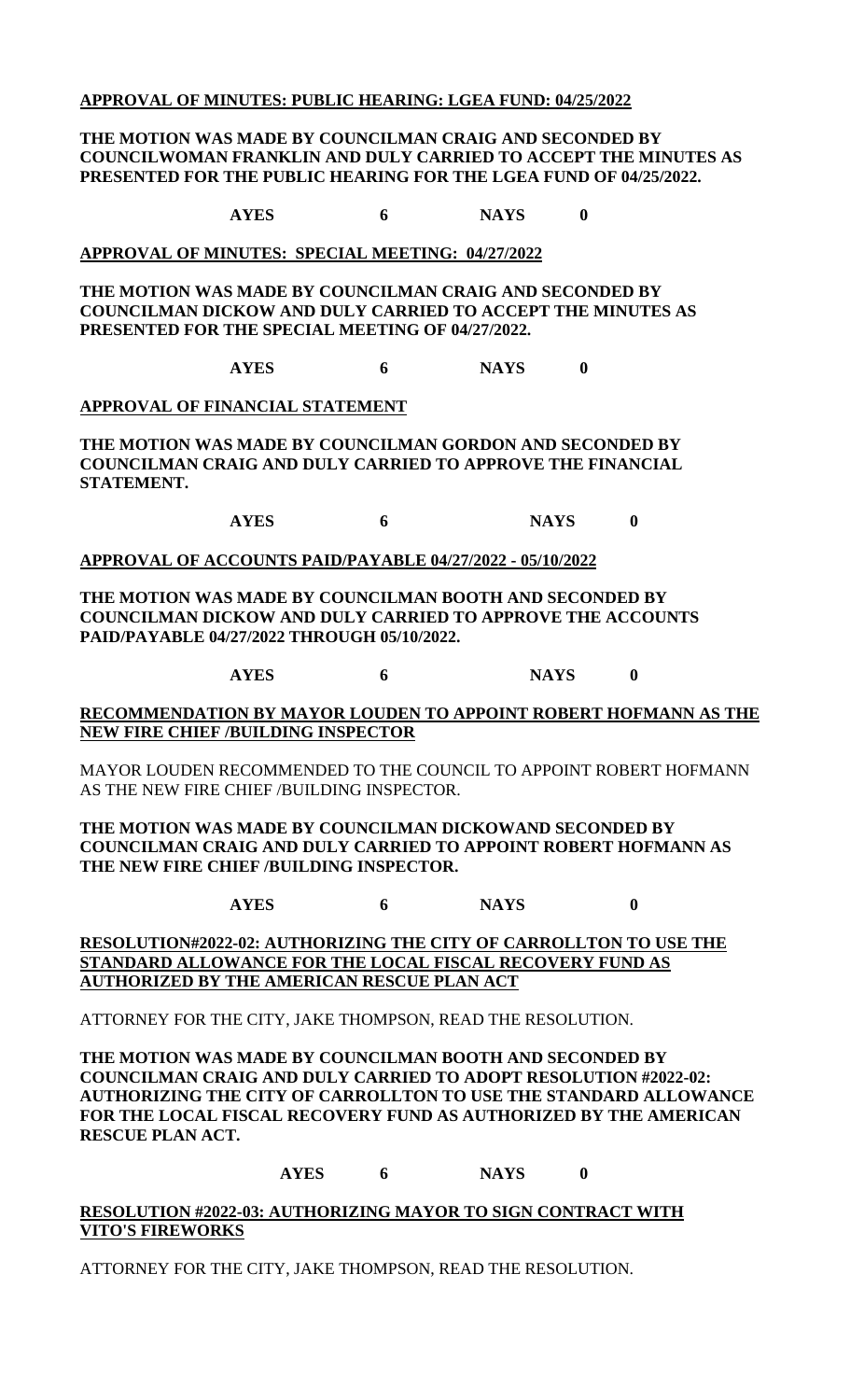## **THE MOTION WAS MADE BY COUNCILWOMAN FRANKLIN AND SECONDED BY COUNCILMAN GORDON AND DULY CARRIED TO ADOPT RESOLUTION #2022-03: AUTHORIZING MAYOR TO SIGN CONTRACT WITH VITO'S FIREWORKS.**

**AYES 6 NAYS 0**

**RESOLUTION #2022-04: AUTHORIZING MAYOR TO SIGN MUNICIPAL ROAD AID CONTRACT FOR FY22-23**

ATTORNEY FOR THE CITY, JAKE THOMPSON, READ THE RESOLUTION.

**THE MOTION WAS MADE BY COUNCILMAN CRAIG AND SECONDED BY COUNCILMAN BOOTH AND DULY CARRIED TO ADOPT RESOLUTION #2022-04 AUTHORIZING MAYOR TO SIGN MUNICIPAL ROAD AID CONTRACT FOR FY 22-23.**

**AYES 6 NAYS 0**

## **APPOINTMENTS TO BOARD AND COMMISSIONS**

**THE MOTION WAS MADE BY COUNCILMAN CRAIG AND SECONDED BY COUNCILMAN GORDON AND DULY CARRIED TO APPOINT BILL OSBORNE TO THE URBAN FORESTRY COMMISSION TO COMPLETE JIM FOTHERGILL'S TERM ENDING 12/31/2023.**

**AYES 6 NAYS 0**

## **ACCEPT MAYOR LOUDEN'S RESIGNATION AS P.E.A.K. BOARD MEMBER**

MAYOR LOUDEN ASKED COUNCIL TO ACCEPT HIS RESIGNATION AS P.E.A.K. BOARD MEMBER.

**THE MOTION WAS MADE BY COUNCILMAN GORDON AND SECONDED BY COUNCILMAN CRAIG AND DULY CARRIED TO ACCEPT MAYOR LOUDEN'S RESIGNATION AS P.E.A.K. BOARD MEMBER.**

**AYES 6 NAYS 0**

**APPOINTMENTS TO BOARD AND COMMISSIONS**

**THE MOTION WAS MADE BY COUNCILMAN GORDON AND SECONDED BY COUNCILWOMAN FRANKLIN AND DULY CARRIED TO APPOINT BILL OSBORNE TO P.E.A.K. TO COMPLETE MAYOR LOUDEN'S TERM ENDING: 03/31/2023.**

**AYES 6 NAYS 0**

## **MUNICIPAL ORDER 2022-01: UPDATING POLICIES AND PROCEDURES**

ATTORNEY FOR THE CITY, JAKE THOMPSON, READ MUNICIPAL ORDER #2022-01.

## **THE MOTION WAS MADE BY COUNCILWOMAN FRANKLIN AND SECONDED BY COUNCILMAN BOOTH AND DULY CARRIED TO ADOPT MUNICIPAL ORDER #2022-01: UPDATING POLICIES AND PROCEDURES.**

**AYES 6 NAYS 0**

**UNFINISHED BUSINESS**

## **POINT PARK BATHROOM CHANGE ORDER #6**

COUNCILMAN CRAIG ASKED FOR AN UPDATE ON CHANGE ORDER #6 FOR THE BATHROOM PROJECT AT POINT PARK. COUNCILMAN BOOTH SAID CHANGE ORDER #6 NEEDS TO BE APPROVED TO PREVENT TAMPERING OF THE LIGHTING SYSTEM.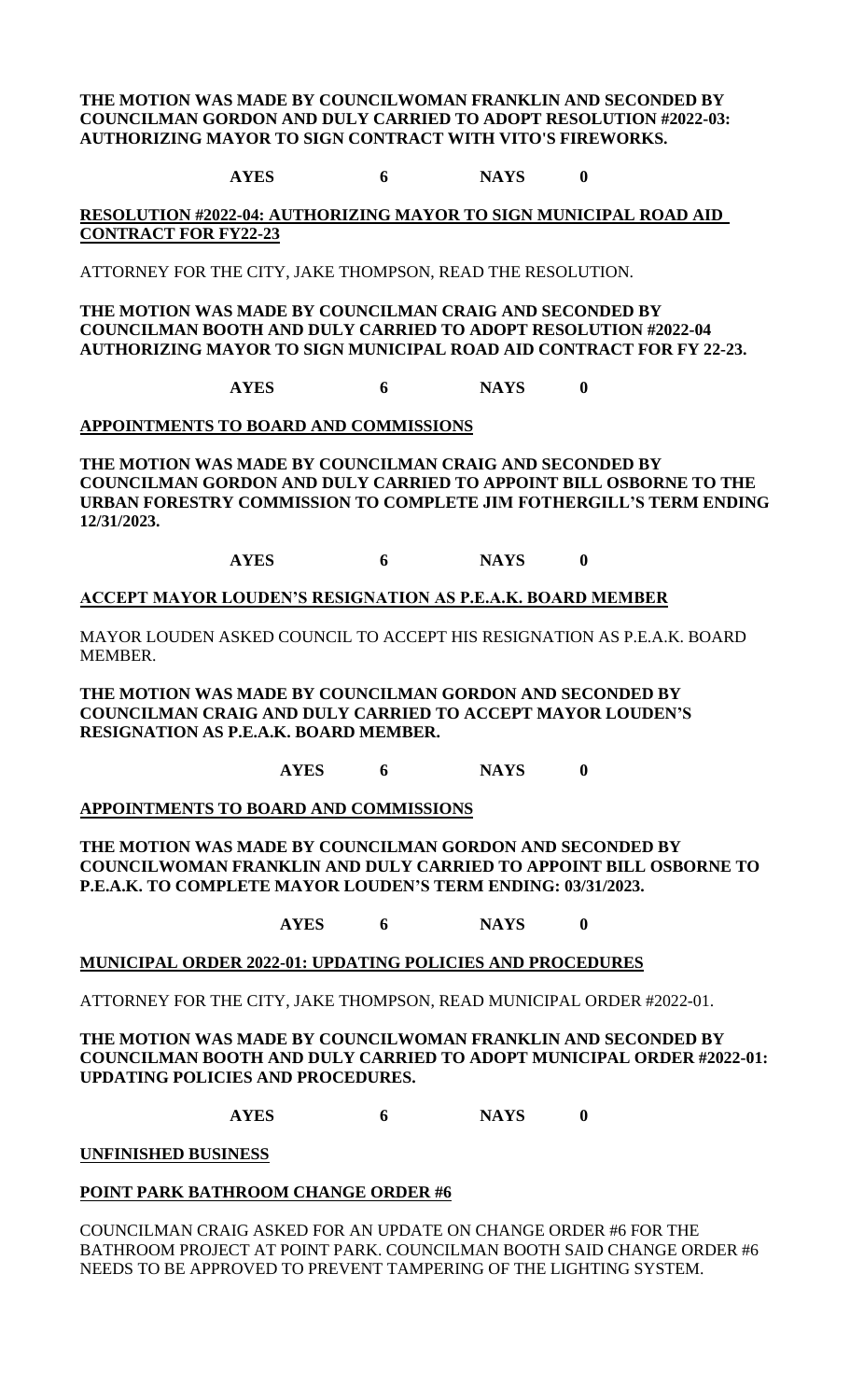## **THE MOTION WAS MADE BY COUNCILMAN BOOTH AND SECONDED BY COUNCILMAN CRAIG AND DULY CARRIED TO APPROVE CHANGE ORDER #6 FOR THE POINT PARK BATHROOM ADDITION.**

# **AYES 6 NAYS 0**

### **NEW BUSINESS**

MAYOR LOUDEN SAID MIKE HARMON, OWNER OF HARMON SPORTSWEAR, HAS SUBMITTED AN EIP APPLICATION FOR SIGNAGE REIMBURSEMENT IN THE AMOUNT OF \$522.75. MAYOR LOUDEN SAID TO GIVE COUNCIL TIME TO REVIEW THE APPLICATION NOTHING NEEDS TO BE DECIDED ON TONIGHT. MAYOR LOUDEN SAID DISCUSSION WILL BE POSTPONE UNTIL THE NEXT COUNCIL MEETING.

## **DEPARTMENT REPORTS:**

**A. PUBLIC WORKS** – RON KNIGHT, PUBLIC WORKS SUPERVISOR, WAS NOT PRESENT.

**B. UTILITIES –** TERRY ROACH, UTILITIES SUPERVISOR, SAID THE WEST SECTION OF 20/20 GAS PROJECT HAS BEEN COMPLETED AND IS ACTIVE. THE EAST SECTION IN FRONT OF NORTH AMERICAN STAINLESS SHOULD BE DONE TOMORROW. WHICH LEAVES ONLY CLEAN-UP AND RESTORATION.THE LOCK ROAD SEWER EXTENSION IS DONE. CARROLLTON UTILITIES IS WORKING ON DOING CAMERA WORK THROUGHOUT THE CITY; LOOKING AT THE CONDITION OF THE SANITARY SEWER, MARKING TAPS AND LOOKING FOR INFLOW & INFILTRATION.

**C. TOURISM –** MISTY WHEELER, SAID THE TOURISM COMMISSION HAS ALLOCATED \$2,500 FOR THE  $4^{\text{th}}$  OF JULY EVENT. CIVIL WAR LIVING HISTORY IS MAY  $18^{\text{th}}$  -22<sup>nd</sup>. MRS. WHEELER ASKED MAYOR LOUDEN WHEN THE BOAT DOCK WAS GOING TO BE INSTALLED. MAYOR LOUDEN SAID THE BOAT DOCK WILL BE INSTALLED AFTER MEMORIAL DAY. THE SPLASH PARK WILL BE OPEN FOR MEMORIAL DAY WEEKEND.

**D. POLICE DEPARTMENT –** ANDREW SISENSTEIN, ASSISTANT POLICE CHIEF, SAID JACOB STEWART IS AT TRAINING FOR THE NEXT 20 WEEKS. DISPATCHER, LEAH HILL, WILL BE RETIRING JUNE 30<sup>th</sup>.

**E. FIRE DEPARTMENT** – ROBERT HOFMANN, FIRE CHIEF, SAID IT'S BEEN A BUSY FIRST WEEK AS FIRE CHIEF WITH 5 FIRE RUNS. 2 GAS SMELL CALLS, 1 SMOKE SMELL CALL, AND 2 STRUCTURE FIRES. CHIEF HOFMANN HELD A JOINT MEETING WITH THE CARROLLTON, GHENT, AND WEST SIDE FIRE DEPARTMENTS TO GO OVER THE 2 STRUCTURE FIRES. THE CARROLLTON FIRE DEPARTMENT HAS RECEIVED 9 NEW FIRE FIGHTER APPLICATIONS. CHIEF HOFMANN IS TRYING TO GET ALL THE FIRE DEPARTMENTS WITHIN THE COUNTY TO WORK TOGETHER AS A BROTHERHOOD AND HAVE 2 TRAINING NIGHTS PER MONTH AS A COUNTY.

**F. CODE ENFORCEMENT –** ROBERT HOFMANN REPORTED THE CODE ENFORCEMENT BOARD HAS THREE RECOMMENDATIONS FROM TODAY'S MEETING TO ABATE PROPERTIES WITHIN THE CITY.  $614.5<sup>th</sup>$  STREET, 0  $2<sup>nd</sup>$  STREET, AND 1106  $6<sup>th</sup>$  STREET WERE ALL CITED FOR OVERGROWN GRASS AND WEEDS.

**THE MOTION WAS MADE BY COUNCILMAN GORDON AND SECONDED BY COUNCILMAN BOOTH AND DULY CARRIED TO ACCEPT THE CODE ENFORCEMENT BOARD'S RECOMMENDATIONS FOR ABATEMENT OF 614 5th STREET, 0 2nd STREET, AND 1106 6th STREET.**

**AYES 6 NAYS 0**

**G. CLERK –TREASURER –** NOTHING TO REPORT.

**H. MAIN STREET –** SAM BURGESS SAID THE FIRST FRIDAY EVENTS WILL START ON JUNE  $3<sup>rd</sup>$ . THE RIVER SWEEP EVENT IS SATURDAY, JUNE  $18<sup>th</sup>$ .

**I. ATTORNEY -** JAKE THOMPSON HAD NOTHING TO REPORT.